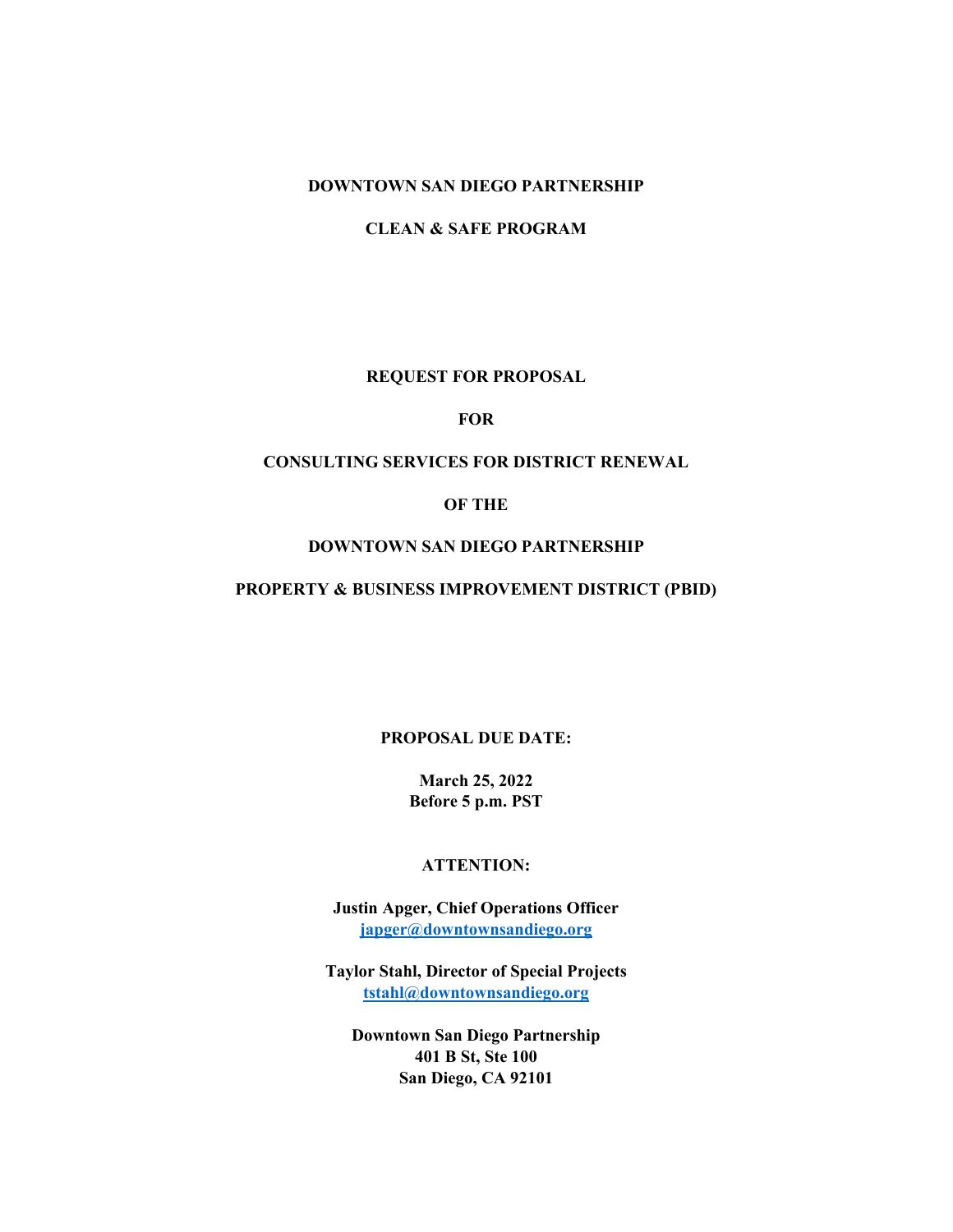### **TABLE OF CONTENTS**

| <b>Introduction</b>                           | 3                       |
|-----------------------------------------------|-------------------------|
| <b>Definitions</b>                            | $\overline{\mathbf{4}}$ |
| <b>Scope of Work</b>                          | 5                       |
| Subcontracting                                | 5                       |
| <b>Public Disclosure</b>                      | 6                       |
| <b>Proposal Format and Content</b>            | 6                       |
| <b>Evaluation Criteria and Process</b>        | $\overline{7}$          |
| <b>Proposal Schedule</b>                      | 7                       |
| <b>Terms and Conditions</b>                   | $\overline{7}$          |
| <b>COVID-19 Vaccine Compliance</b>            | 8                       |
| <b>Insurance</b>                              | 8                       |
| <b>Indemnity and Hold Harmless</b>            | 9                       |
| <b>Equal Opportunity Program Requirements</b> | 9                       |
| <b>Non-Discrimination Policy</b>              | 10                      |
| Contact                                       | 10                      |
| <b>Attachments</b>                            | 11                      |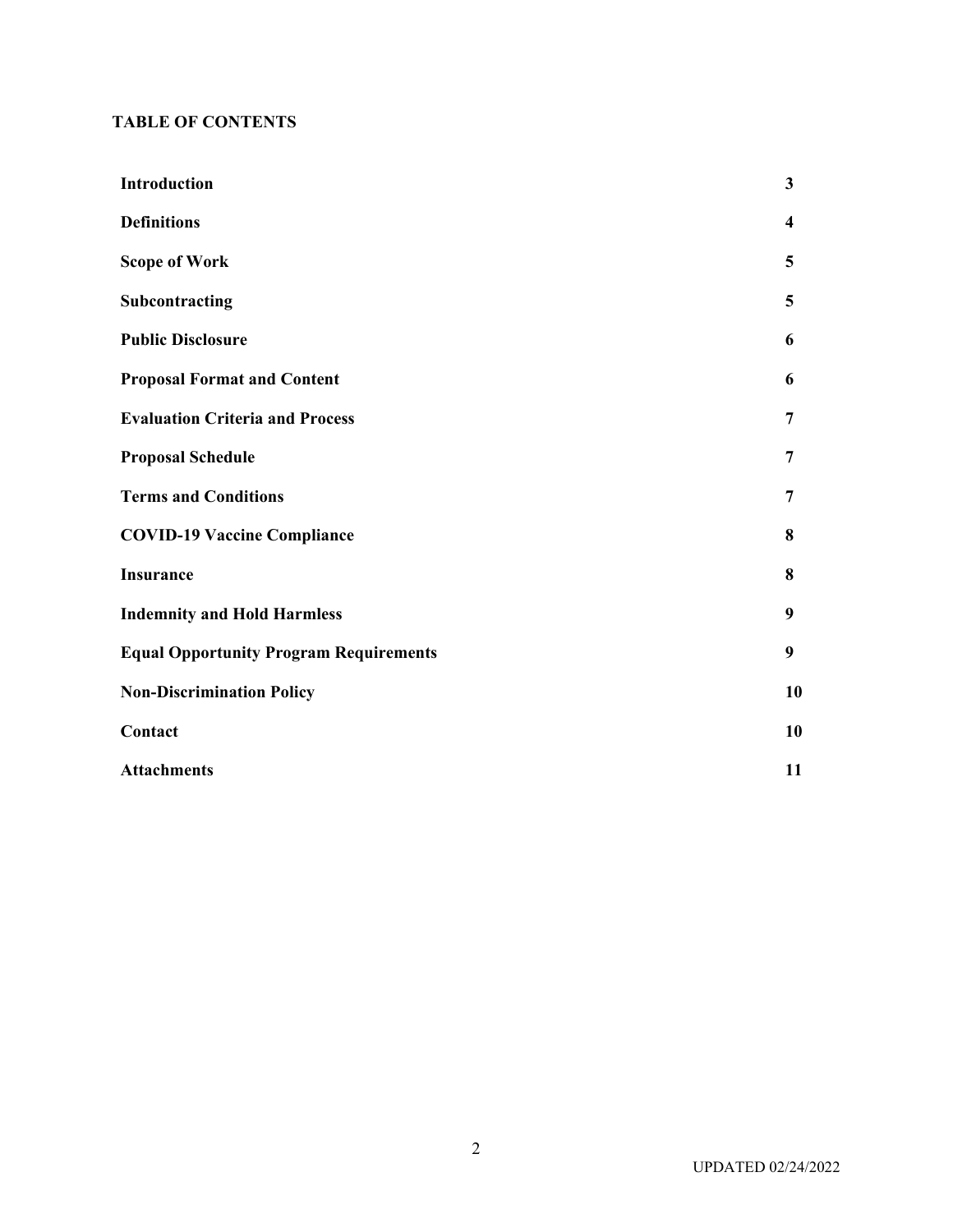#### **INTRODUCTION**

The Downtown San Diego Partnership ("DSDP") serves as the leading advocate for the economic vitality and growth of Downtown San Diego. We are a member-based, nonprofit organization with nearly 300 members, representing a variety of business sectors including real estate, technology, banking, law, defense, insurance, communications, energy, and tourism. Our members are committed to creating a vital and vibrant urban center that benefits the entire San Diego region.

The Downtown San Diego Partnership is also the owner's association responsible for the Downtown Property and Business Improvement District ("PBID"), also known as the Clean and Safe Program ("C&S"). The Downtown PBID was established in 2000 by a ballot proceeding in accordance with California Proposition 218. It was developed by a growing coalition of property owners in cooperation with the Downtown San Diego Partnership. The PBID is a special benefit assessment district proposed to improve and convey special benefits to properties located within the PBID boundaries.

The PBID boundaries are located south and west of Interstate 5 and include the neighborhoods of City Center, Columbia, Cortez, East Village, Gaslamp Quarter and Marina. It provides enhanced maintenance and public safety services above and beyond those provided by the City of San Diego ("City").

The PBID is managed by the Downtown San Diego Partnership in accordance with its operating agreement with the City of San Diego. It is governed by the Downtown San Diego Partnership Board of Directors consisting of property owners within the district. The program is financed through the levy of assessments upon real property that benefit from the services provided.

The Downtown San Diego Partnership is requesting proposals for consulting services for the district renewal of the PBID.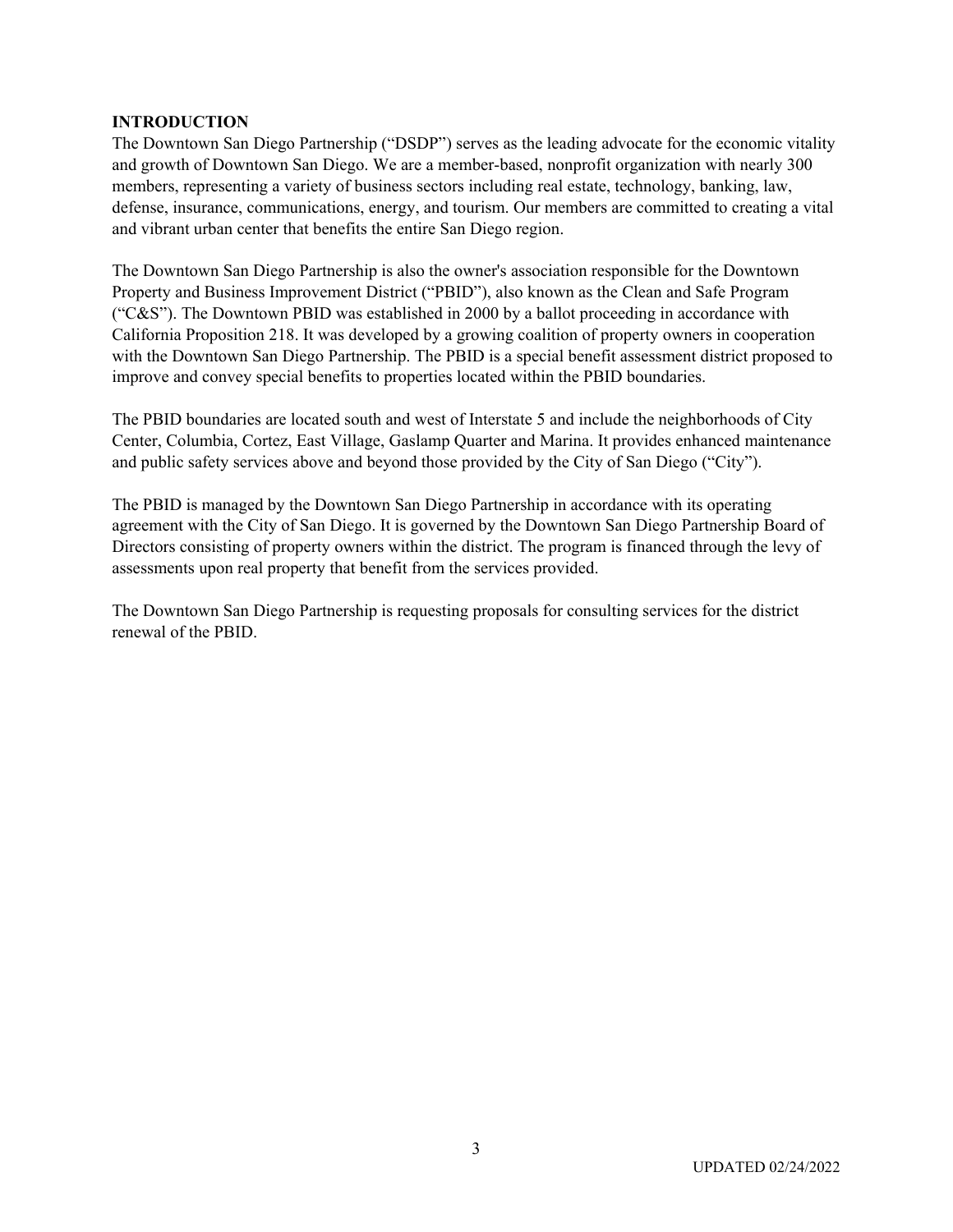### **DEFINITIONS**

- **Downtown San Diego Partnership (DSDP)**: A 501(c)6 non-profit organization founded in 1993 by a merger of the San Diego Downtown Association and San Diegans, Inc. Through membership, advocacy and public services, the Downtown San Diego Partnership is the principal voice and driving force behind the economic and cultural prosperity of Downtown.
- **Downtown San Diego Partnership Clean & Safe (C&S):** The Property Business Improvement District managed by the DSDP encompassing 6 districts and 275 blocks of Downtown San Diego.
- **Property and Business Improvement District (PBID):** An assessment district that provides additional services within a defined area for the purpose of making improvements and promoting activities of benefit to the properties within the district. The services are funded by an assessment of property, which appears on property tax bills.
- **Commercial Enhancement Program (CEP):** A special district within the Property Business Improvement District that levies an assessment on properties of more than 50,000 square feet of commercial leasable space. CEP parcels receive additional service and benefit which are funded by the CEP assessment.
- **Management District Plan (MDP):** Governing document that details the PBID benefit zones, service plan, assessment methodology, and district management guidelines.
- **PBID Benefit Zones:** To account for the varying levels of need for services, the PBID is divided into six benefit zones. The benefit zones are sometimes referred to as districts or neighborhoods and include:
	- o Columbia, City Center, Cortez, East Village, Gaslamp Quarter, and Marina
- **PBID Service Plan:** Outlines the activities and improvements that will be provided to assessed parcels within the PBID boundaries.
- **PBID Renewal Steering Committee:** An ad hoc committee of the Board of Directors comprised of community representatives who provide support, insight, and leadership throughout the district renewal process.
- **Contractor:** Company selected for the services described in this RFP and who will enter into an agreement described therein.
- **City**: The City of San Diego, a municipal corporation of the State of California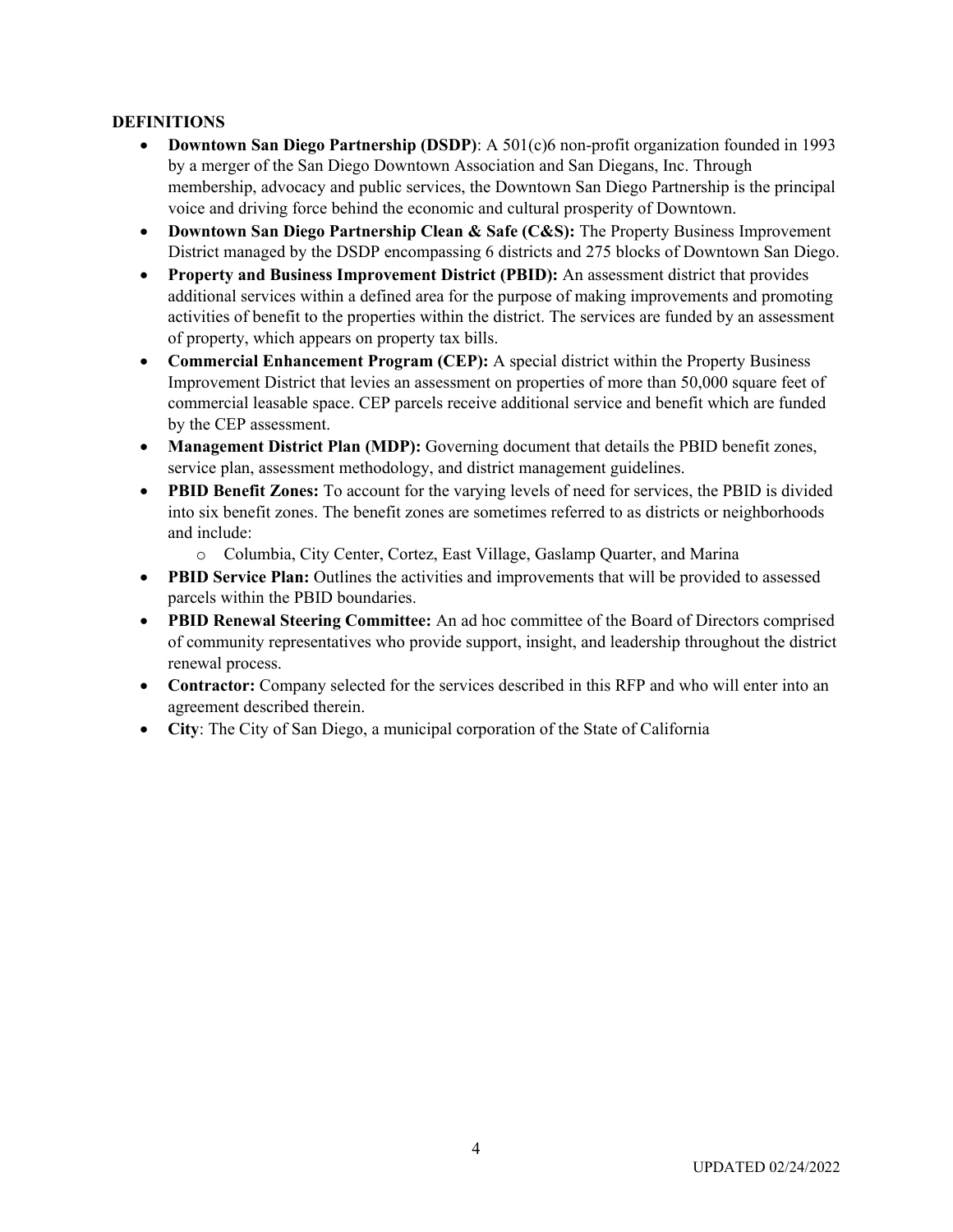### **SCOPE OF WORK**

DSDP will accept proposals based on the scope of work outlined below. Submissions must be for consulting services to help manage and facilitate the renewal of the DSDP PBID.

Proposals should clearly demonstrate how the scope of work will be accomplished. Proposals should also describe what processes and activities they intend to use throughout the renewal process and the schedule they will adhere to meet the timeline set forth by the Board of Directors.

The DSDP reserves the right to make reasonable changes to the general scope of work of the contract.

- Strategic Planning
	- o The PBID renewal process will require a comprehensive project timeline. Part of the strategic planning process will also be to make recommendations for a successful renewal campaign among property owners. Respondents should detail how they will approach the project planning process, including but not limited to preliminary research, stakeholder outreach, data gathering, and assignment of roles and responsibilities.
- Outreach and Communication Strategy
	- o A thoughtful outreach and communication strategy will be required throughout the renewal process in order to further understand the needs of the PBID and develop a management district plan that serves each district. Respondents should present ideas and support strategies that provide clear communication around the PBID renewal process.
- Evaluation of District Boundaries and Services
	- o The Board of Directors is requesting an evaluation of the current district boundaries and services. An analysis is needed to determine if the PBID can and should include neighboring districts in the PBID renewal. An assessment of services is needed to determine which additional services can and should be considered for the new service plan. Respondents should provide a minimum of one case study which supports their efforts in accomplishing successfully evaluating district boundaries and services. In addition, respondents should detail their knowledge of state and local laws governing the expansion of a PBID, services offered within a PBID, and the development of a management district plan.
- Renewal of District
	- o The current PBID program expires on June 30, 2025. The Board of Directors seeks to renew the PBID by January 1, 2024, with the new program beginning on July 1, 2024. Proposals should outline all activities associated with the renewal process, including but not limited to development of a service plan, management district plan, and assessment formula, engineer's report, intercept survey, legal review, petition drive, city hearings, and ballot period. Respondents should detail processes, work experience, methodologies, and techniques that will be used to achieve renewal.

### **SUBCONTRACTING**

If the Contractor intends to use subcontractors, the Contractor shall submit a list of subcontractors for approval by DSDP. Contractor may not subcontract 50% or more of the awarded contract work. Any such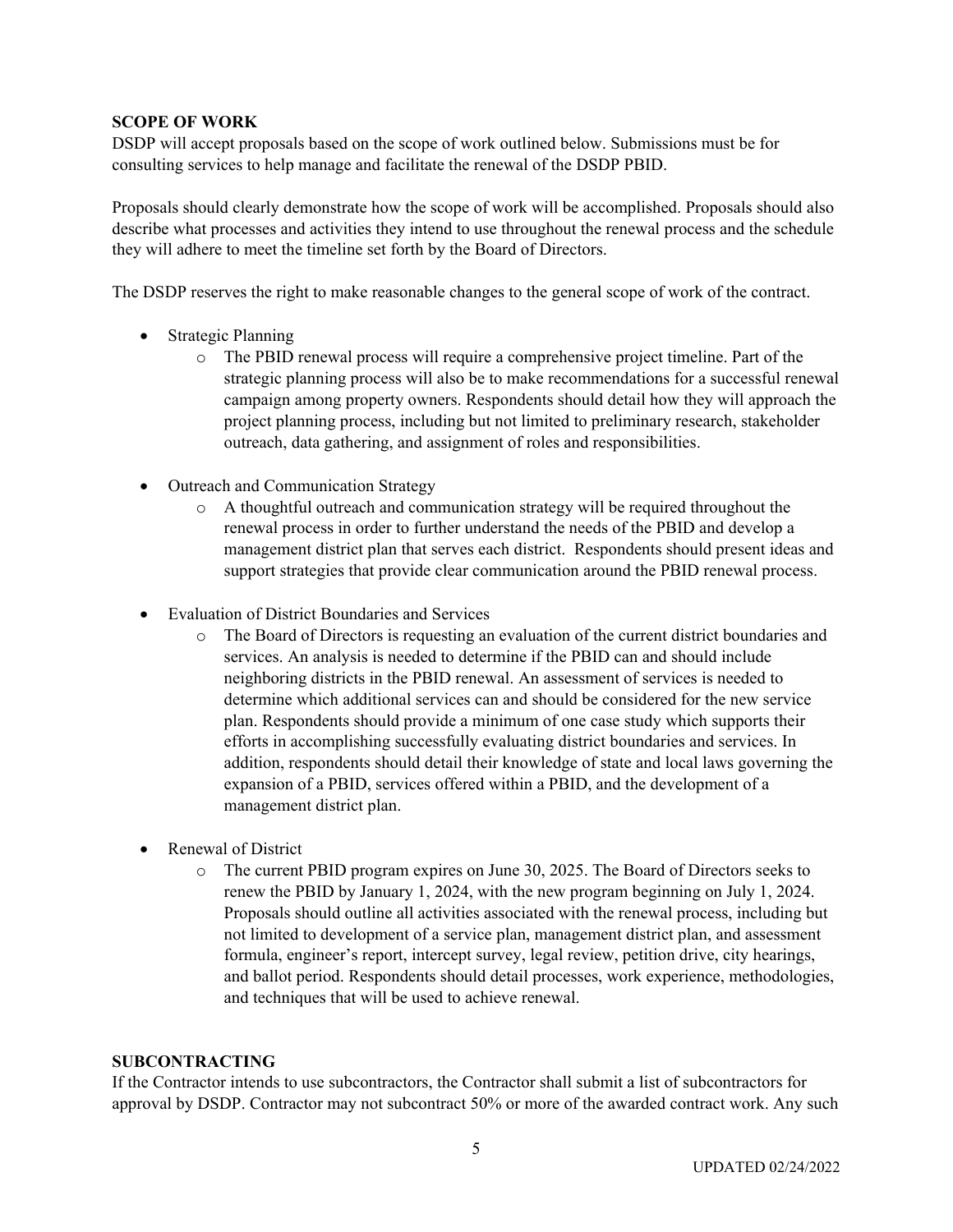lists shall show the names of each subcontractor or supplier, describe the portions of the work or product that each provides and provide a detailed description of qualifications. Without the approval of DSDP, the Contractor shall not substitute any subcontractor or supplier in place of the subcontractors designated in the list.

### **PUBLIC DISCLOSURE**

As a general rule, all documents received by the Downtown San Diego Partnership in connection with the PBID are considered public records and will be made available for public inspection and copying upon request. *If you consider any documents submitted with your response to be proprietary or otherwise confidential, please submit a written request for a determination of whether the documents can be withheld from public disclosure no more than ten (10) days prior to the due date of your response.* If you do not obtain a determination of confidentiality prior to the submittal deadline, any document(s) submitted will be subject to public disclosure.

### **PROPOSAL FORMAT AND CONTENT**

Proposers should describe the processes and activities they intend to use while managing the renewal of the PBID. Proposals should include methodologies used to determine special benefits currently provided by the PBID and future benefits.

- 1. **Cover Page** Include project title, company name, parent company name (if applicable), address, telephone number.
- 2. **Table of Contents** Include a complete and clear listing of headings and pages to allow easy reference to key information.
- 3. **Cover Letter** The cover letter should be brief, and any changes to the format or deletions of requested material should be explained in the cover letter. The cover letter should also include the title and signature of the company's contact person for this procurement. The signatory shall be a person with official authority to bind the company.
- **4. Qualifications and Experience** One to three pages describing experience with district renewal, both in San Diego and outside the region.
- 5. **Scope of Work** Detailed implementation plan outlining processes and activities that will be used to manage the renewal of the PBID.
- 6. **Budget** Proposed detailed and itemized budget, including labor and other direct costs.
- 7. **Timeline –** Proposed timeline, including key tasks, deliverables, and milestones.
- 8. **References** –Three to five past or current clients performing this type of scope of work, with contact names and phone numbers.
- 9. **Insurance**  Evidence that respondent maintains insurance policies as stated in the RFP.
- 10. **Staffing** List of proposed staff and subcontractors to be involved with accomplishing the components listed in the scope or work, along with a summary of their relevant capabilities or resume for each.
- 11. **Other Information** Description of any additional services or recommended analysis that would benefit the PBID and are not explicitly stated in this RFP.

### **Proposals should be emailed to the following individuals:**

Justin Apger, Chief Operations Officer, [japger@downtownsandiego.org](mailto:japger@downtownsandiego.org) Taylor Stahl, Director of Special Projects, [tstahl@downtownsandiego.org](mailto:tstahl@downtownsandiego.org)

Proposals must be received no later than 5 p.m. PT on March 25<sup>th</sup>, 2022.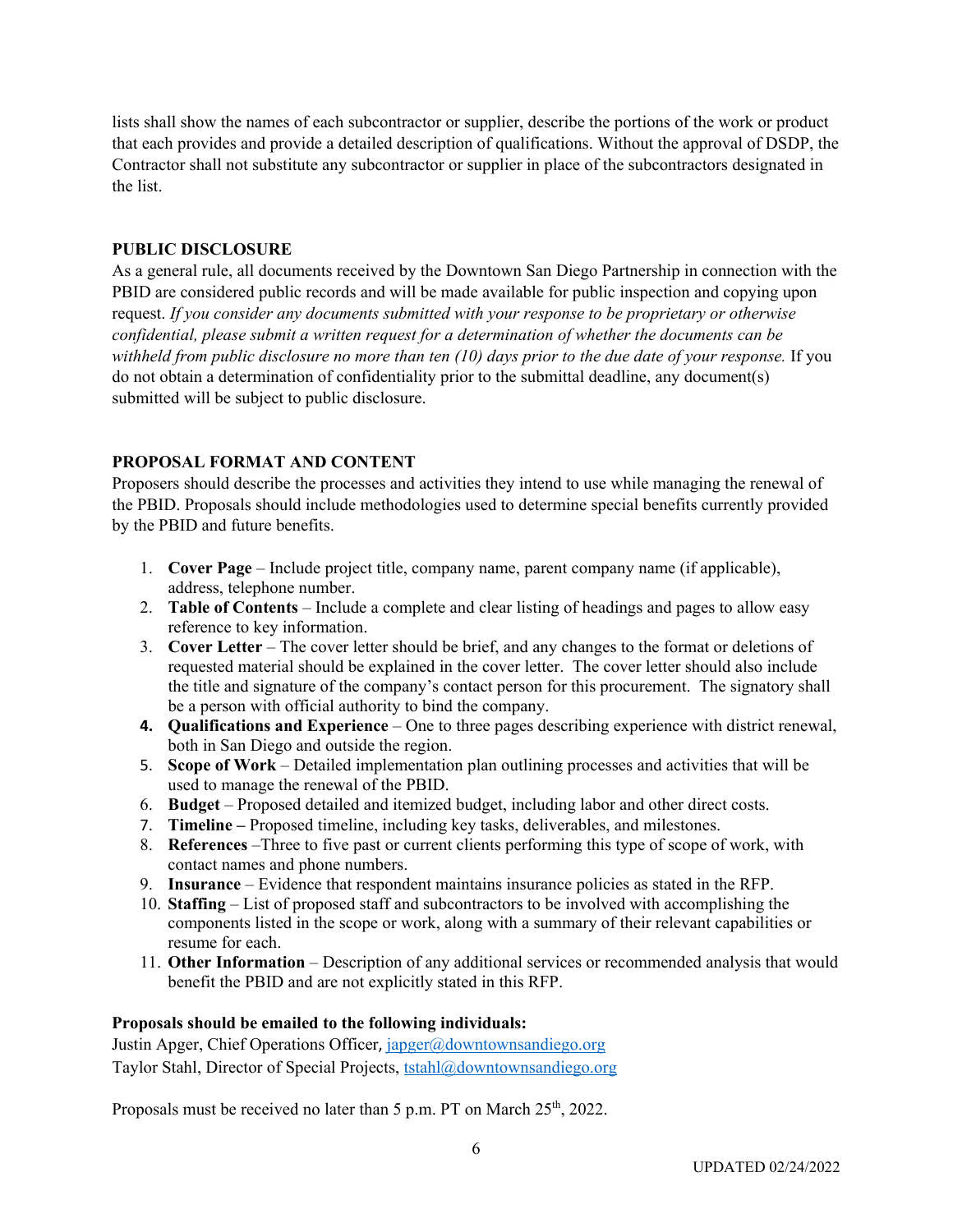### **EVALUATION CRITERIA AND PROCESS**

The PBID Renewal Steering Committee will elect members and staff to a Selection Committee, which will evaluate each proposal pursuant to this RFP on the following criteria:

- Understanding of the mission of the DSDP C&S, the services provided, and the unique characteristics and challenges of the PBID at present and in the future.
- Experience and knowledge of the PBID renewal process and the associated state and local laws.
- Demonstrated ability to assume all contract responsibilities and perform the scope of work outlined in this RFP.
- Demonstrated ability to develop, manage, and adhere to the proposed renewal timeline.
- Responsiveness to RFP in terms of proposing innovations, improvements, and additional strategic planning efforts to enhance the existing PBID or achieve the goal of renewing the PBID.
- Overall cost for the provision of services and its individual sub-elements.
- Response of business references and contractor record of accomplishment in the industry.

DSDP reserves the right to reject all proposals or portions thereof.

Up to three finalists may be invited to interview with the PBID Renewal Selection Committee. Interviews will be conducted during the month April 2022. Notification of the award of the contract is expected no later than May 2, 2022.

Any questions pertaining to this RFP should be submitted to DSDP in writing no later than March 11, 2022. DSDP will not respond to oral questions.

| RFP approved by PBID Renewal Committee | January 19, 2022                        |
|----------------------------------------|-----------------------------------------|
| <b>RFP Released</b>                    | February 24, 2022                       |
| Deadline for questions                 | March 11, 2022                          |
| Proposals due                          | March 25, 2022                          |
| Finalist(s) invited for interview      | April 8, 2022                           |
| Selection committee interviews         | April 11 - April 29, 2022 (approximate) |
| Notify all finalists                   | May 2, 2022 (no later than)             |
| Contract begins                        | May 2, 2022 (no later than)             |

### **PROPOSAL SCHEDULE**

### **TERMS AND CONDITIONS**

The issuance of this RFP does not commit the DSDP/DSDP C&S/PBID to award a contract, to pay any cost incurred in the preparation of a response to this request, or to procure a contract for services. All respondents should note that the execution of any contract pursuant to this RFP is dependent upon the approval of the PBID Renewal Selection Committee. The DSDP retains the right to reject all submissions. Selection is also dependent upon the negotiation of a mutually acceptable contract with the successful respondent. Each submittal shall be valid for not less than ninety (90) days from the date of receipt.

Any contracts awarded as a result of this request will be effective May 2, 2022, for a period of twelve (12 months) or more, consistent with the project timeline. The DSDP reserves the right to negotiate for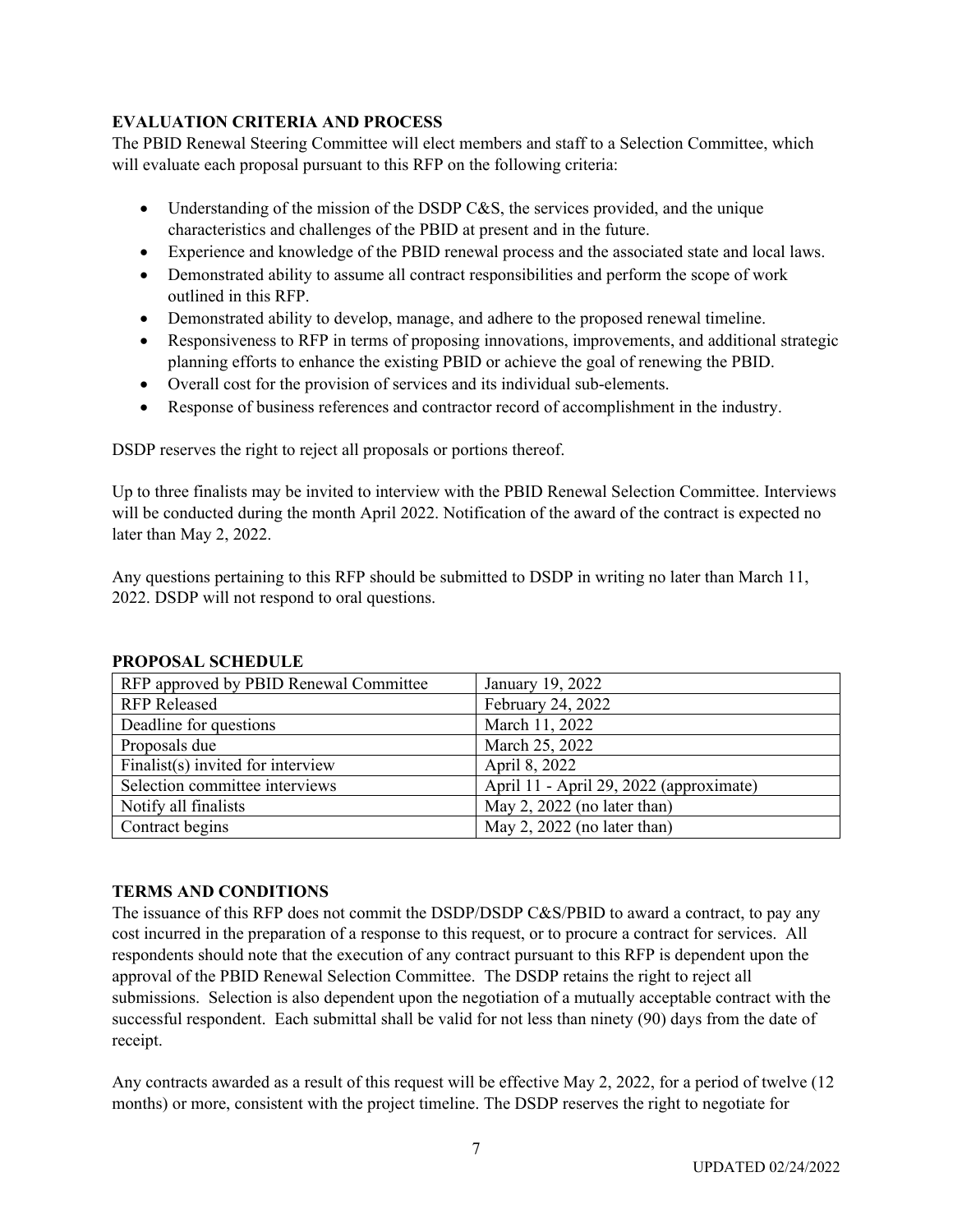upgrades to services at any point during the contract term upon mutual agreement with the Contractor. The DSDP may terminate the agreement between Contractor and the DSDP for District services at any time during the term of the agreement with 30-days written notice to Contractor.

#### **COVID-19 VACCINE COMPLIANCE**

DSDP requires proof that a contractor will be fully vaccinated against COVID-19 no later than their contract start date, before any work can begin and proceed. Pursuant to the California Department of Public Health, individuals are considered fully vaccinated against COVID-19 either: (1) two weeks or more after receiving the second dose in a 2-dose series of approved vaccines (Pfizer-BioNTech or Moderna, or vaccine authorized by the World Health Organization), or (2) two weeks or more after receiving a single-dose approved vaccine (Johnson and Johnson [J&J]/Janssen). DSDP will provide accommodations to qualifying individuals in accordance with applicable law.

#### **INSURANCE**

The firm(s) selected to perform the work described in this RFP will be required to provide:

*Liability Insurance*. The Contractor shall maintain throughout the period of this contract Commercial General Liability (CGL) and commercial umbrella insurance (if applicable to meet minimum limit requirement) with a limit of not less than \$1 million (\$1,000,000) per occurrence with \$2 million (\$2,000,000) in general aggregate. CGL insurance shall be written on the most current version of ISO occurrence form CG 00 01 or a substitute form providing equivalent coverage, and shall cover liability arising from premises, operations, independent Contractors, products/complete operations, personal injury and advertising injury, and liability assumed under an insured contract (including the tort liability of another assumed in a business contract). Any endorsements that restrict coverage will be submitted to CLEAN AND SAFE for review. CLEAN AND SAFE and the City of San Diego and its respective elected officials, officers, employees, agents and representatives shall be included as an insured under the CGL, using ISO additional insured endorsement CG 2010 11/85 or a substitute providing equivalent coverage acceptable to CLEAN AND SAFE, and under the commercial umbrella, if any. This insurance shall apply as primary insurance with respect to any other insurance self-insurance programs afforded to CLEAN AND SAFE. Contractor waives all rights against CLEAN AND SAFE and the City of San Diego and its respective elected officials, officers, employees, for recovery of damages to the extent these damages are covered by the commercial general liability or commercial umbrella liability insurance maintained pursuant to this Section.

*Other Insurance*. Contractor shall maintain business auto liability and commercial umbrella liability insurance (if applicable to meet minimum requirement) with a limit of not less than \$1 million (\$1,000,000) combined single limit (CSL). Such insurance shall cover liability arising out of any auto (including owned, hired, and non-owned autos). Business auto coverage shall be written on ISO form CA 00 01 or a substitute form providing equivalent liability coverage. If necessary, the policy shall be endorsed to provide contractual liability coverage equivalent to that provided in the 1990 and later editions of CA 00 01. Contractor waives all rights against CLEAN AND SAFE and its agents, officers, directors and employees for recovery of damages to the extent these damages are covered by the business auto liability or commercial umbrella liability insurance obtained pursuant to this Section.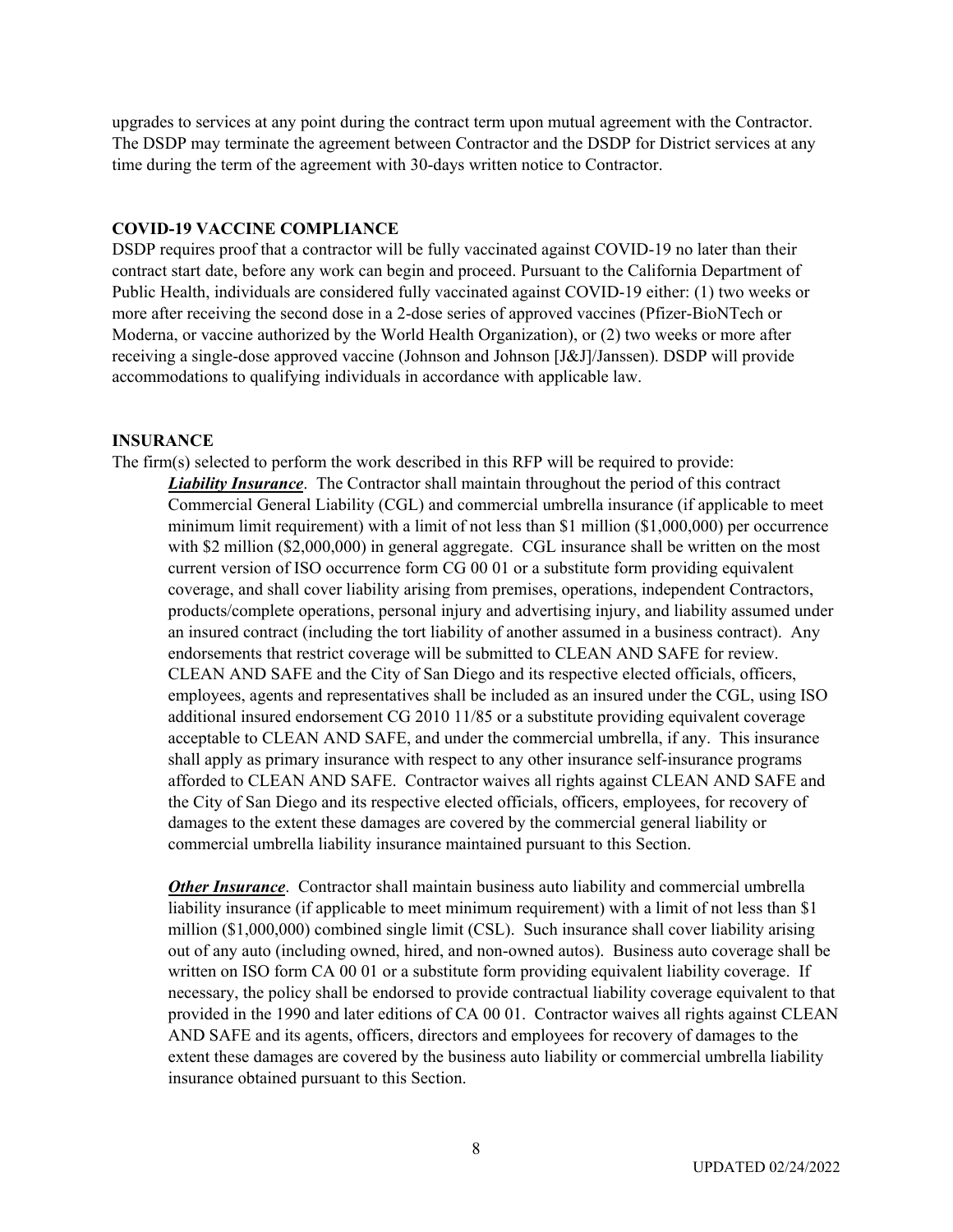*Worker's Compensation Insurance*. Contractor shall maintain worker's compensation and employer's liability insurance. The Employer's Liability Limits shall not be less than \$1 million (\$1,000,000) each accident for bodily injury by accident or \$1 million (\$1,000,000) each employee for bodily injury by disease. Contractor waives all rights against CLEAN AND SAFE and the City of San Diego and their respective elected officials, officers, employees, agents and representatives for recovery of damages to the extent these damages are covered by the worker's compensation and employer's liability insurance obtained pursuant to this Section. Contractor shall provide the CLEAN AND SAFE with a waiver of right to recover from others endorsement, Workers Comp Form WC 04 03 06 (Ed. 4-84), or its equivalent.

*Insurance Companies.* All insurance companies providing coverage shall be licensed to do business in the State of California, and have a minimum rating published by A.M. Best  $\&$ Company of A-VII or better.

### **INDEMNITY AND HOLD HARMLESS**

Contractor shall indemnify, defend (with legal counsel reasonably satisfactory to CLEAN AND SAFE and the Clean and Safe Program) and hold harmless the Indemnitees (defined below) from and against any and all Claims (as defined below) arising out of the gross negligence or willful misconduct of the Contractor. For purposes of this Section, a "Claim" is any claim, demand, obligation, cause of action, damage, loss, liability, mechanic's lien, cost or expense (including, without limitation, attorney's fees and costs and other litigation, mediation, or judicial reference expenses) whether based on tort, contract, or equitable principles, in any way rising from or in any way connected with the willful misconduct or grossly negligent performance or nonperformance of this Agreement by Contractor or its employees, agents, independent contractors, suppliers, subcontractors, officers, directors, shareholders, representatives, affiliates, successors or assigns (collectively, "Contractor Parties"). For purposes of this Section, the "Indemnitees" are CLEAN AND SAFE; Downtown San Diego Partnership; the City of San Diego; and the respective elected officials, officers, employees, agents and representatives, members, managers, shareholders, affiliates, successors and assigns of all such parties.

In addition, the firm(s) selected to perform the work described in this RFP will be required to provide evidence of personal injury, bodily injury, and property damage insurance with a combined single limit of not less than one million dollars (\$1,000,000.00) per occurrence, subject to an annual aggregate of two million dollars (\$2,000,000.00) for general liability, completed operations, and personal injury, other than bodily injury, insuring against all liability of the City of San Diego, Downtown San Diego Partnership, its members, Board of Directors, and its authorized representatives, arising out of or in connection with, the performance of work under this contract with the Downtown San Diego Partnership.

### **EQUAL OPPORTUNITY PROGRAM REQUIREMENTS**

The City of San Diego and the Downtown San Diego Partnership are strongly committed to equal opportunity in the solicitation of professional service consultants. To assure that consultants doing business with, or receiving funds from the City of San Diego, and the Downtown San Diego Partnership are equal opportunity contractors and employers, Respondents shall comply with requirements of San Diego Ordinance No. 18173, section 27.2701 through 22.2708.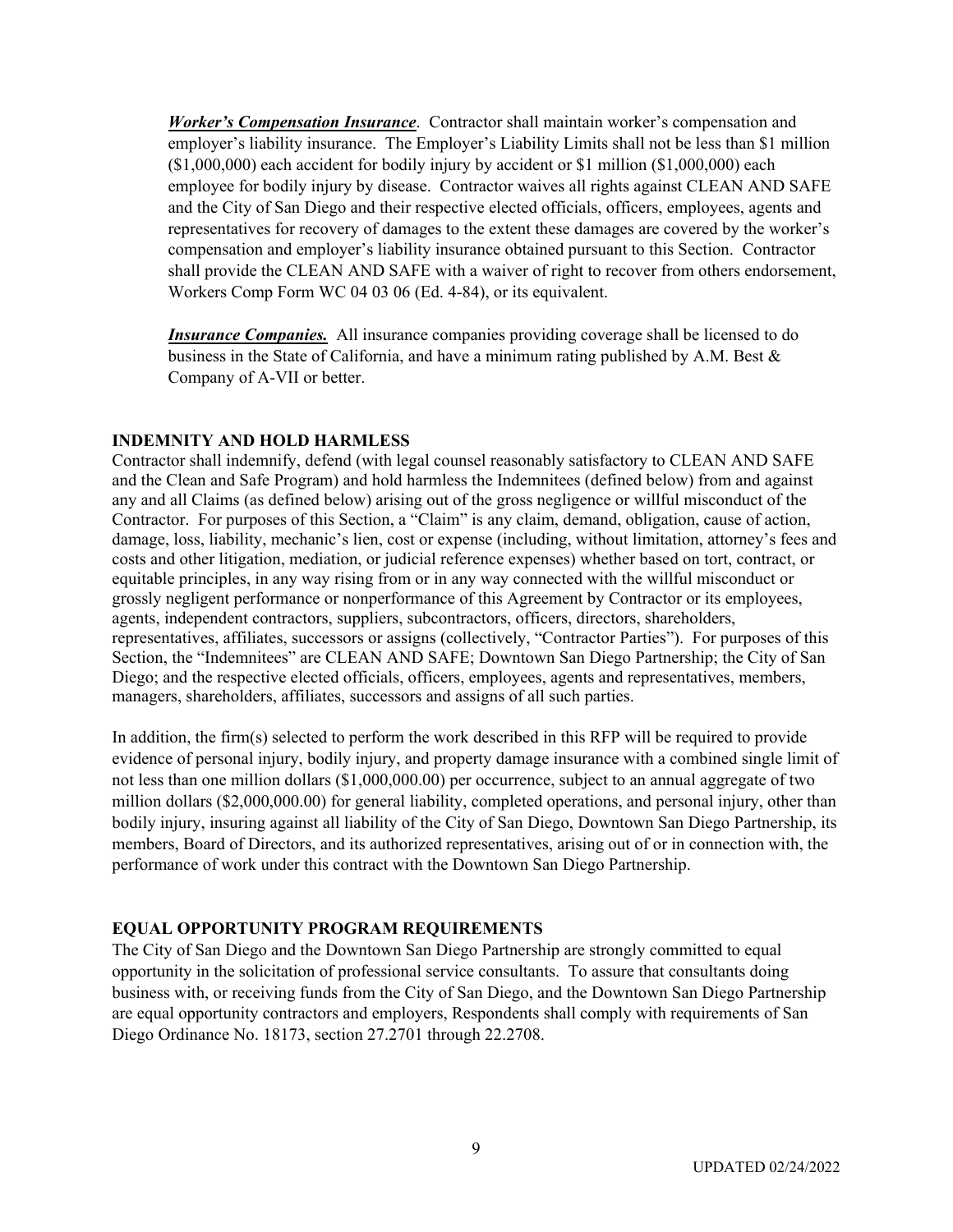### **NONDISCRIMINATION POLICY**

The respondent shall not discriminate on the basis of race, gender, religion, national origin, ethnicity, sexual orientation, age, or disability in the solicitation, selection, hiring or treatment of employees, subcontractors, vendors, or suppliers.

### **CONTACT**

The Downtown San Diego Partnership looks forward to receiving a submittal from your company, if you have any questions regarding this RFP, please direct them to:

Taylor Stahl, Director of Special Projects [tstahl@downtownsandiego.org](mailto:tstahl@downtownsandiego.org)

Downtown San Diego Partnership 401 B St, Suite 100 San Diego, CA 92101 (619) 234-0201 (530) 228-4991